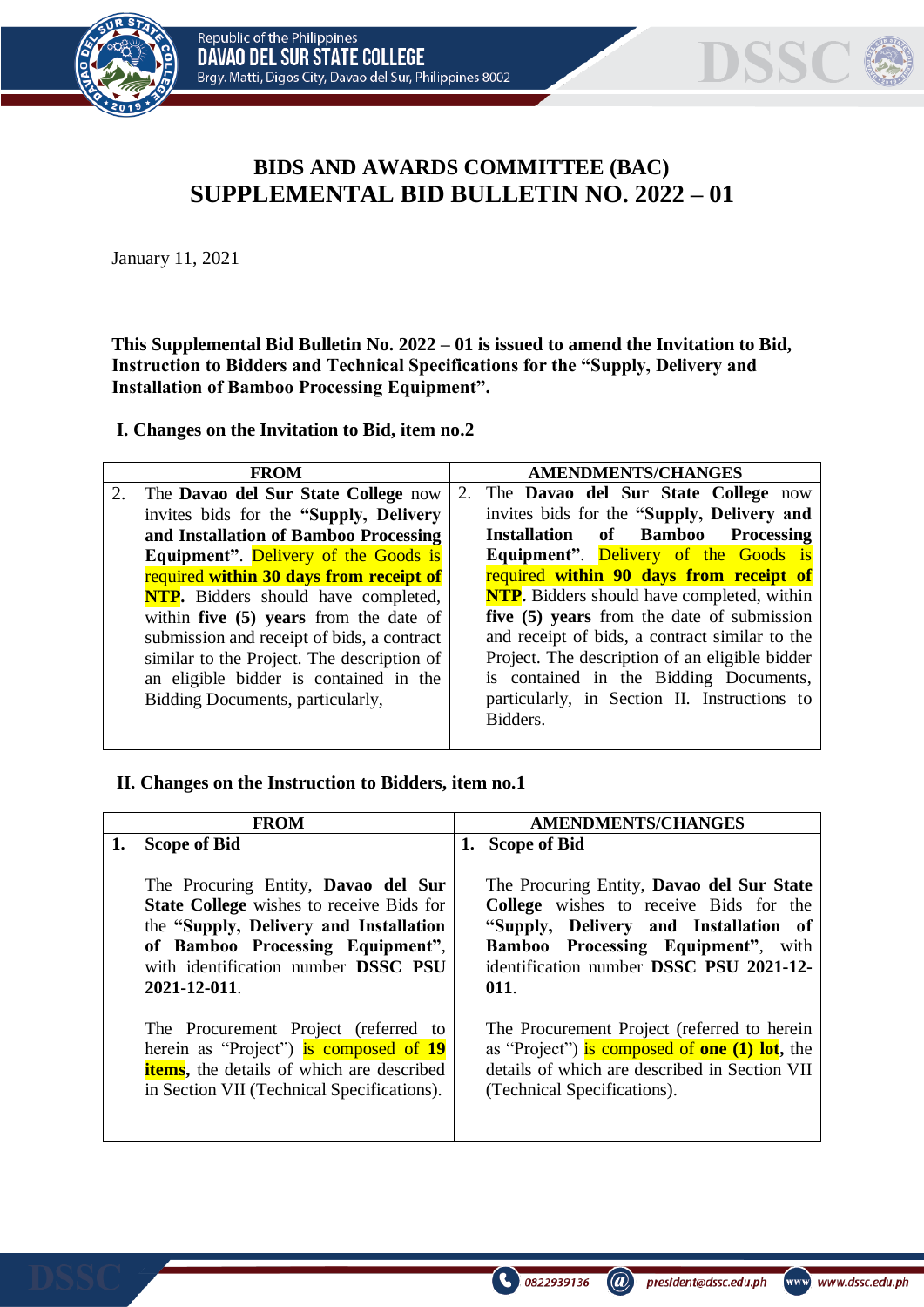



## **III. Changes on the Technical Specifications**

| <b>FROM</b>                                                                                                                                                                                                                                                                                                              |                     |            | <b>AMENDMENTS/CHANGES</b>                                                                                                                                                                                                                                                                                                          |                 |                     |
|--------------------------------------------------------------------------------------------------------------------------------------------------------------------------------------------------------------------------------------------------------------------------------------------------------------------------|---------------------|------------|------------------------------------------------------------------------------------------------------------------------------------------------------------------------------------------------------------------------------------------------------------------------------------------------------------------------------------|-----------------|---------------------|
| <b>Technical Specifications</b>                                                                                                                                                                                                                                                                                          | Qty/<br><b>Unit</b> | <b>ABC</b> | <b>Technical Specifications</b>                                                                                                                                                                                                                                                                                                    | Qty/<br>Unit    | <b>ABC</b>          |
| <b>Bamboo Pole Cutter</b><br>with at least 10 feet Infeed<br>and 4 feet Outfeed Roller<br>at least 2HP<br>220 V, 60 Hz, 1 Phase                                                                                                                                                                                          | $\mathbf{1}$        | 92,500.00  | 1 unit<br>Bamboo Pole Cutter<br>with at least 10 feet Infeed<br>and 4 feet Outfeed Roller<br>at least 2HP<br>220 V, 60 Hz, 1 Phase                                                                                                                                                                                                 |                 |                     |
| Bamboo Twin Rip Saw<br>Length of carriage: at least<br>1100 mm<br>Length of carriage rail: 3000<br>mm<br>Blade: at least 12" dia X 40<br>TCT(2 pcs)<br>Power: 12 Hp Diesel Engine<br>w/ electric starter                                                                                                                 | $\mathbf{1}$        | 175,000.00 | 1 unit<br>Bamboo Twin Rip Saw<br>Length of carriage: at least<br>1100 mm<br>Length of carriage rail: 3000<br>mm<br>Blade: at least 12" dia X 40<br>TCT(2 pcs)<br>Power: 12 Hp Diesel Engine<br>w/ electric starter                                                                                                                 | 1<br><b>LOT</b> | Php<br>3,787,500.00 |
| <b>Thickness Planer</b><br>Min. Planing length: At least<br>250 mm<br>Max. Planing thickness: At<br>least 200<br>Max. Planing width: At least<br>500 mm<br>Max. Cutting depth: At least 6<br>mm<br>Number of knives: At least 3<br>Power: At least 4 Hp<br>220 V, 3 phase, 60 Hz<br>with accessories and extra<br>knives | $\mathbf{1}$        | 310,000.00 | 1 unit<br><b>Thickness Planer</b><br>Min. Planing length: At least<br>250 mm<br>Max. Planing thickness: At<br>least 200<br>Max. Planing width: At least<br>500 mm<br>Max. Cutting depth: At least 6<br>mm<br>Number of knives: At least 3<br>Power: At least 4 Hp<br>220 V, 3 phase, 60 Hz<br>with accessories and extra<br>knives |                 |                     |
| <b>Treatment Vat</b><br><b>Stainless Steel</b><br>with Stand<br>Size (HxWxL): 1' X 2' X 6'                                                                                                                                                                                                                               | ∠                   | 60,000.00  | 2 Units<br><b>Treatment Vat</b><br><b>Stainless Steel</b><br>with Stand<br>Size (HxWxL): 1' X 2' X 6'                                                                                                                                                                                                                              |                 |                     |
| Bamboo Dryer<br>with Electric Motor driven fan<br>Capacity: 300 Kg per Batch<br>Size (HxWxL): 4' X 4' X 10'                                                                                                                                                                                                              | $\mathbf{1}$        | 250,000.00 | 1 Unit<br>Bamboo Dryer<br>with Electric Motor driven fan<br>Capacity: 300 Kg per Batch<br>Size (HxWxL): 4' X 4' X 10'                                                                                                                                                                                                              |                 |                     |
| <b>Combination Machine</b><br>(Thickness Planer, Jointer and<br>Drill)<br>at least Max. planing width:<br>300mm<br>at least Max. planing depth:                                                                                                                                                                          | $\mathbf{1}$        | 300,000.00 | 1 Set<br><b>Combination Machine</b><br>(Thickness Planer, Jointer and<br>Drill)<br>at least Max. planing width:<br>300mm<br>at least Max. planing depth:                                                                                                                                                                           |                 |                     |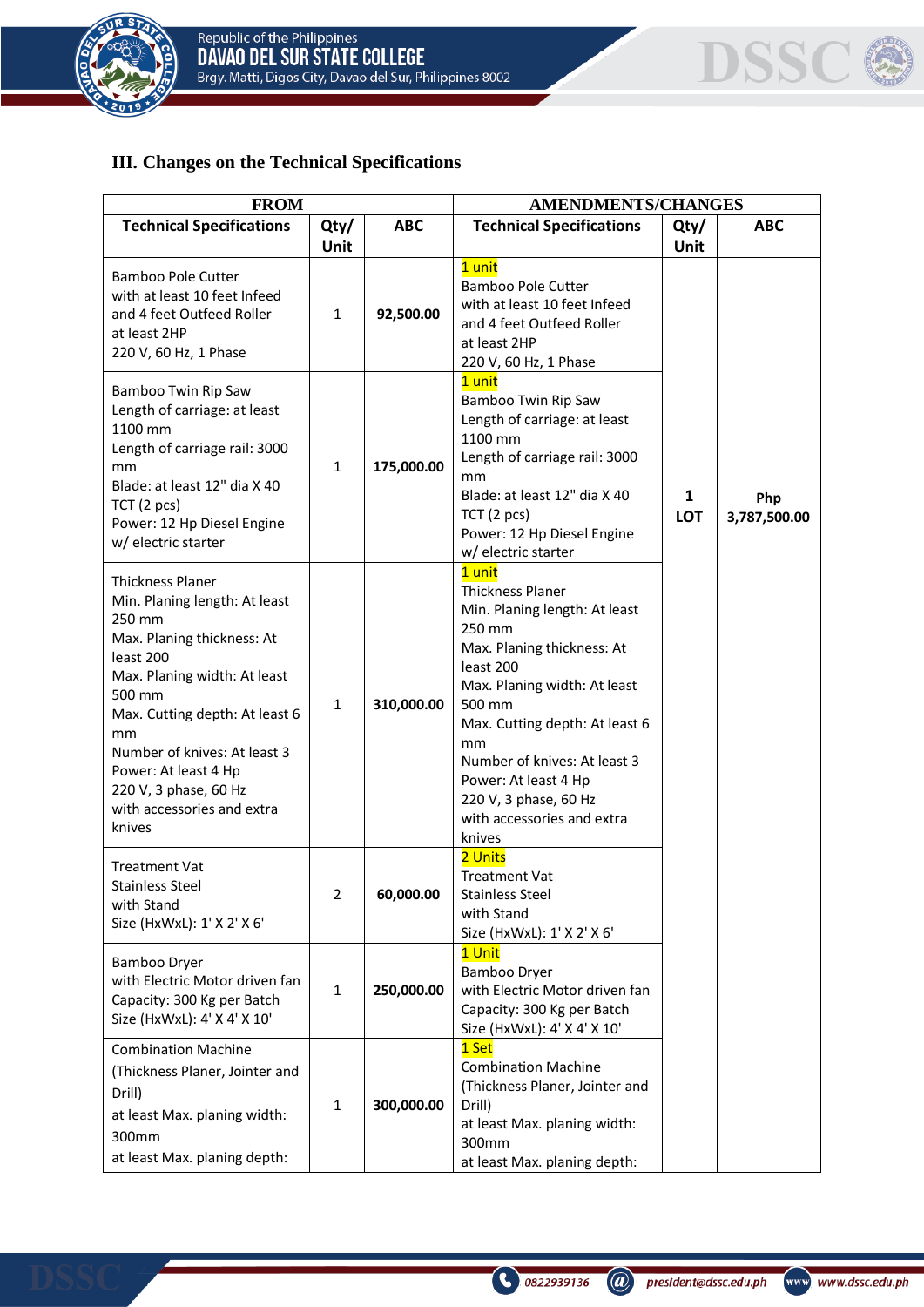



| 3mm<br>at least Max. wid thickness:<br>300mm<br>at least Max. drilling depth:<br>80mm<br>at least Min. working length:<br>130mm<br>220 V, 3 Phase, 60 Hz<br>With Suction dust hood<br>Complete with accessories                                                                                             |              |            | 3mm<br>at least Max. wid thickness:<br>300 <sub>mm</sub><br>at least Max. drilling depth:<br>80 <sub>mm</sub><br>at least Min. working length:<br>130mm<br>220 V, 3 Phase, 60 Hz<br>With Suction dust hood<br>Complete with accessories                                                                           |  |
|-------------------------------------------------------------------------------------------------------------------------------------------------------------------------------------------------------------------------------------------------------------------------------------------------------------|--------------|------------|-------------------------------------------------------------------------------------------------------------------------------------------------------------------------------------------------------------------------------------------------------------------------------------------------------------------|--|
| <b>Bambo Joining Pneumatic</b><br><b>Table Press</b><br>At least Min. working length:<br>200 mm<br>at least Min. Pressure<br>capacity: 0.5 kg/ square<br>meter<br>at least 4 sets Pneumatic<br>Cylinder<br>at least 4 sets Hold Clamp<br>with Filter Regulator<br>Lubricant, foot switch and<br>accessories | 1            | 170,000.00 | 1 Set<br><b>Bambo Joining Pneumatic</b><br><b>Table Press</b><br>At least Min. working length:<br>200 mm<br>at least Min. Pressure<br>capacity: 0.5 kg/ square meter<br>at least 4 sets Pneumatic<br>Cylinder<br>at least 4 sets Hold Clamp<br>with Filter Regulator<br>Lubricant, foot switch and<br>accessories |  |
| Circular Saw with Sliding<br>Table<br>Max. Cutting depth: At least<br>55 mm<br>Power: at least 3 HP<br>220 V, 60 Hz<br>with accessories and extra<br>saw                                                                                                                                                    | 1            | 250,000.00 | 1 Set<br>Circular Saw with Sliding Table<br>Max. Cutting depth: At least<br>55 mm<br>Power: at least 3 HP<br>220 V, 60 Hz<br>with accessories and extra<br>saw                                                                                                                                                    |  |
| Radial Arm Saw<br>Head Tilting: 0-90 Degrees<br>Head Swiveling: 0-180<br>Degrees<br>Max. cutting length: at least<br>680 mm<br>Table area: at least 1100 mm<br>X 800 mm<br>Power: at least 2.5 Hp<br>220 V, 60 Hz<br>with Accessories and extra<br>saw                                                      | $\mathbf{1}$ | 200,000.00 | 1 Set<br>Radial Arm Saw<br>Head Tilting: 0-90 Degrees<br>Head Swiveling: 0-180<br>Degrees<br>Max. cutting length: at least<br>680 mm<br>Table area: at least 1100 mm<br>X 800 mm<br>Power: at least 2.5 Hp<br>220 V, 60 Hz<br>with Accessories and extra<br>saw                                                   |  |
| Single Spindle Moulder with<br>Feeder<br>Max working thickness: at<br>least 120 mm<br>Working Table size: at least<br>1100 mm X 600 mm<br>Power: at least 4 Hp<br>220 V, 60 Hz                                                                                                                              | $\mathbf{1}$ | 220,000.00 | 1 Set<br>Single Spindle Moulder with<br>Feeder<br>Max working thickness: at<br>least 120 mm<br>Working Table size: at least<br>1100 mm X 600 mm<br>Power: at least 4 Hp                                                                                                                                           |  |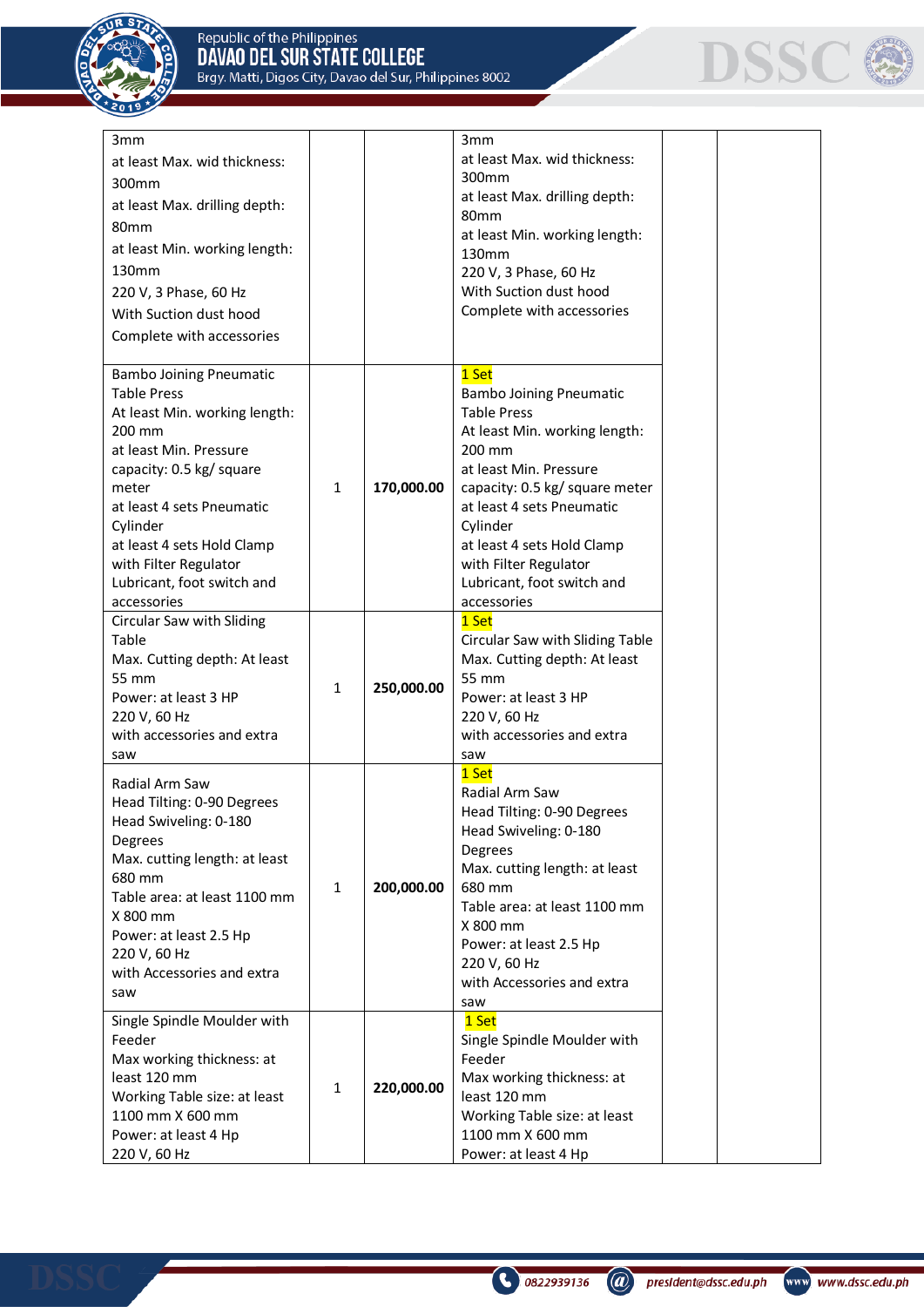



|                                       |              |            | 220 V, 60 Hz                                                              |  |
|---------------------------------------|--------------|------------|---------------------------------------------------------------------------|--|
|                                       |              |            | with accessories and                                                      |  |
|                                       |              |            | attachments                                                               |  |
| Air Drum/Brush Sander                 |              |            | 1 Set                                                                     |  |
| Sanding belt size: at least 200       |              |            | Air Drum/Brush Sander                                                     |  |
| $mm(W)$ X 335 mm(L)                   |              |            | Sanding belt size: at least 200                                           |  |
| Power: at least 1 Hp                  | $\mathbf{1}$ | 90,000.00  | $mm(W)$ X 335 mm(L)                                                       |  |
| 220 V, 60 Hz                          |              |            | Power: at least 1 Hp<br>220 V, 1Ph, 60 Hz                                 |  |
| with accessories and                  |              |            | with accessories and                                                      |  |
| attachments                           |              |            | attachments                                                               |  |
|                                       |              |            | 1 Set                                                                     |  |
| <b>Band Saw</b>                       |              |            | <b>Band Saw</b>                                                           |  |
| Table Size: at least 7800 mm          |              |            | Table Size: at least 780 mm x                                             |  |
| x 450 mm                              |              |            | 450 mm                                                                    |  |
| Tiltable to 45 degrees                |              |            | Tiltable to 45 degrees                                                    |  |
| Saw wheel dia.: at least 450          |              |            | Saw wheel dia.: at least 450                                              |  |
| mm                                    | $\mathbf{1}$ | 300,000.00 | mm                                                                        |  |
| Max. Cutting Depth: at least          |              |            | Max. Cutting Depth: at least                                              |  |
| 280 mm<br>Max Cutting Width: at least |              |            | 280 mm<br>Max Cutting Width: at least                                     |  |
| 460 mm                                |              |            | 460 mm                                                                    |  |
| Power: at least 4 Hp                  |              |            | Power: at least 4 Hp                                                      |  |
|                                       |              |            | with blades and accessories                                               |  |
| Laser Engraving Machine with          |              |            | 1 Set                                                                     |  |
| PC Desktop                            |              |            | Laser Engraving Machine with                                              |  |
| Working Area: at least 1000           |              |            | PC Desktop                                                                |  |
| mm X 800 mm                           |              |            | Working Area: at least 1000                                               |  |
| Laser Power: at least 100 W           |              |            | mm X 800 mm                                                               |  |
| Laser type: CO2 sealed laser          |              |            | Laser Power: at least 100 W                                               |  |
| tube, watercooled                     |              |            | Laser type: CO2 sealed laser<br>tube, watercooled                         |  |
| Max Cutting thickness: at             |              |            | Max Cutting thickness: at                                                 |  |
| least 25 mm                           |              |            | least 25 mm                                                               |  |
| Max scanning Precision: at            |              |            | Max scanning Precision: at                                                |  |
| least 4000 dpi                        |              |            | least 4000 dpi                                                            |  |
| Graphic format suported:              |              |            | Graphic format suported:                                                  |  |
|                                       |              |            | BMP, PLT, DST, DXF, AI                                                    |  |
| BMP, PLT, DST, DXF, AI                |              |            | 220 V, 60 Hz                                                              |  |
| 220 V, 60 Hz                          | $\mathbf{1}$ | 800,000.00 | with Rotary device<br>with AVR for the Laser Cutter                       |  |
| with Rotary device                    |              |            | and Engraver                                                              |  |
| with AVR for the Laser Cutter         |              |            | with Software                                                             |  |
| and Engraver                          |              |            | with Water chiller                                                        |  |
| with Software                         |              |            | with Air blower(Exhaust                                                   |  |
| with Water chiller                    |              |            | System)                                                                   |  |
| with Air blower(Exhaust               |              |            | with Air Compressor(Air                                                   |  |
| System)                               |              |            | Pump)                                                                     |  |
| with Air Compressor(Air               |              |            | with spare Lens and                                                       |  |
| Pump)                                 |              |            | accessories                                                               |  |
| with spare Lens and                   |              |            | Desktop Computer                                                          |  |
| accessories                           |              |            | CPU - at least 3.4 GHz                                                    |  |
|                                       |              |            |                                                                           |  |
| CPU - at least 3.4 GHz                |              |            |                                                                           |  |
| Desktop Computer                      |              |            | HDD - at least1 TB<br>RAM - at least4 GB<br>Graphics Card - at least 1 GB |  |

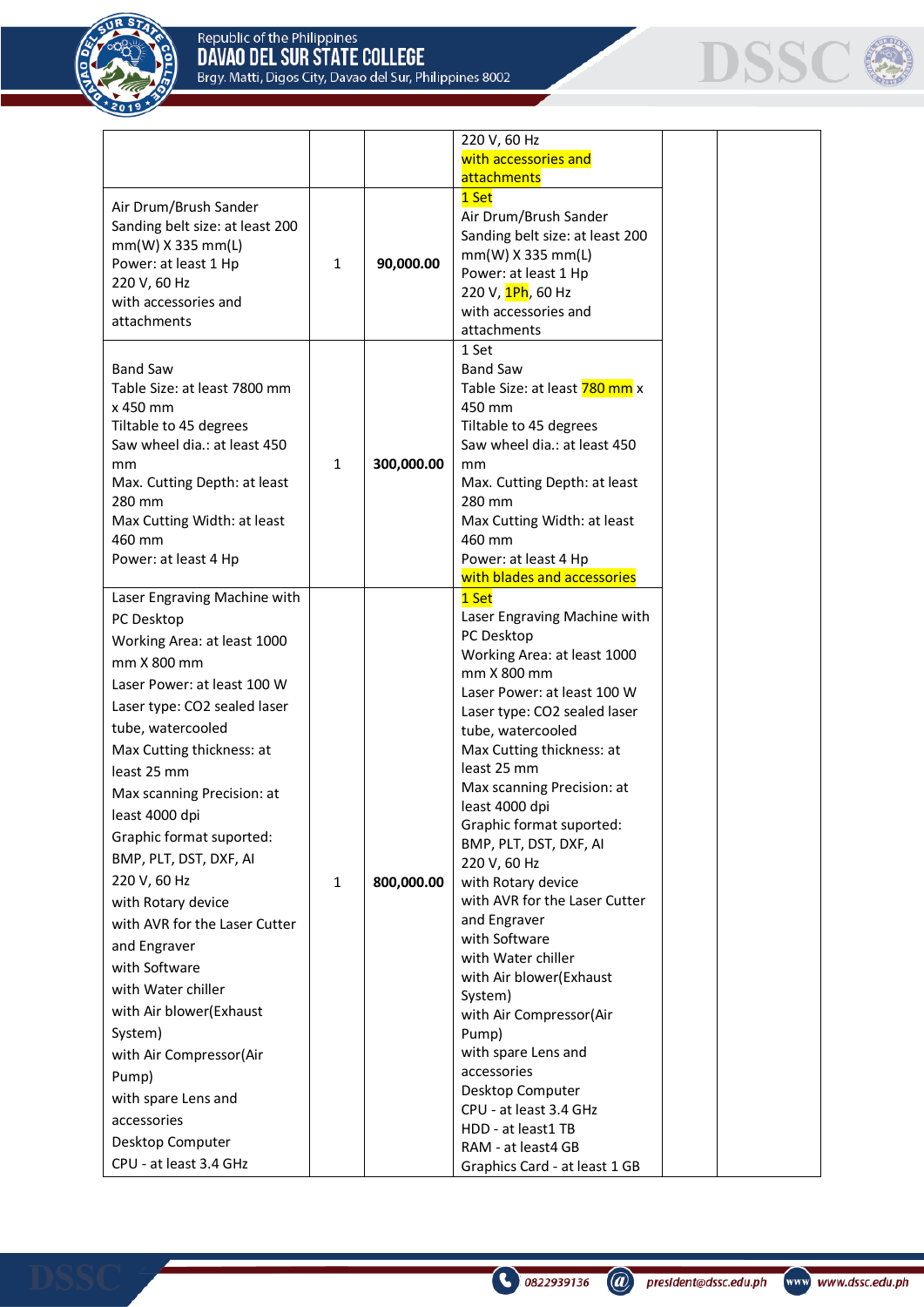$201$ 



| HDD - at least1 TB<br>RAM - at least4 GB<br>Graphics Card - at least 1 GB<br>Monitor - at least 20"<br>with OS<br>with mouse and keyboard                                                                                                                                        |              |            | Monitor - at least 20"<br>with OS<br>with mouse and keyboard                                                                                                                                                                                                                                    |  |
|----------------------------------------------------------------------------------------------------------------------------------------------------------------------------------------------------------------------------------------------------------------------------------|--------------|------------|-------------------------------------------------------------------------------------------------------------------------------------------------------------------------------------------------------------------------------------------------------------------------------------------------|--|
| <b>Grinder for Planer Knives</b><br>Grinding Length: at least 600<br>mm<br>Grinding cutter adjustable<br>from 0 - 90 degrees<br>Power: at least 2 Hp<br>220 V, 60 Hz                                                                                                             | $\mathbf{1}$ | 175,000.00 | 1 Set<br><b>Grinder for Planer Knives</b><br>Grinding Length: at least 600<br>mm<br>Grinding cutter adjustable<br>from 0 - 90 degrees<br>Power: at least 2 Hp<br>220 V, 60 Hz<br>with knives, tools and<br>accessories                                                                          |  |
| Universal Sharpener for<br>Circular Saw Machine<br>Cutting Rest turning dia.: at<br>least 350 mm<br>Cutter Reat Stroke: at least<br>300 mm<br>Applicable saw blade size:<br>105 mm - 500 mm<br>220 V, 60 Hz                                                                      | $\mathbf{1}$ | 160,000.00 | 1 Set<br>Universal Sharpener for<br>Circular Saw Machine<br>Cutting Rest turning dia.: at<br>least 350 mm<br><b>Cutter Reat Stroke: at least</b><br>300 mm<br>Applicable saw blade size: 105<br>mm - 500 mm<br>220 V, 60 Hz<br>with tools and accessories                                       |  |
| Mobile Dust Collector<br>Suction port: 2 Branches at<br>least 100 mm dia.<br>Power: at least 2 Hp<br>220 V, 60 Hz<br>With suction hose at least 4<br>meters length<br>with dust collector bag                                                                                    | 3            | 105,000.00 | <b>3 Units</b><br>Mobile Dust Collector<br>Suction port: 2 Branches at<br>least 100 mm dia.<br>Power: at least 2 Hp<br>220 V, <mark>1Ph</mark> , 60 Hz<br>With suction hose at least 4<br>meters length<br>with dust collector bag                                                              |  |
| Air Compressor<br>Double piston with air<br>regulator<br>Power: at least 2 Hp<br>220 V, 60 Hz<br>with Spray Gun (suction type,<br>1 Liter capacity air and spray<br>adjustment)<br>with at least 10 meters<br>reinforced nylon air hose with<br>coupler fittings<br>with Air Gun | $\mathbf{1}$ | 50,000.00  | 1 Unit<br>Air Compressor<br>Double piston with air<br>regulator<br>Power: at least 2 Hp<br>220 V, 1Ph, 60 Hz<br>with Spray Gun (suction type,<br>1 Liter capacity air and spray<br>adjustment)<br>with at least 10 meters<br>reinforced nylon air hose with<br>coupler fittings<br>with Air Gun |  |
| Disc Sander<br>Table size: at least 400 mm X<br>200 mm<br>Power: at least 1 Hp                                                                                                                                                                                                   | $\mathbf{1}$ | 40,000.00  | 1 Set<br>Disc Sander<br>Table size: at least 400 mm X<br>200 mm                                                                                                                                                                                                                                 |  |